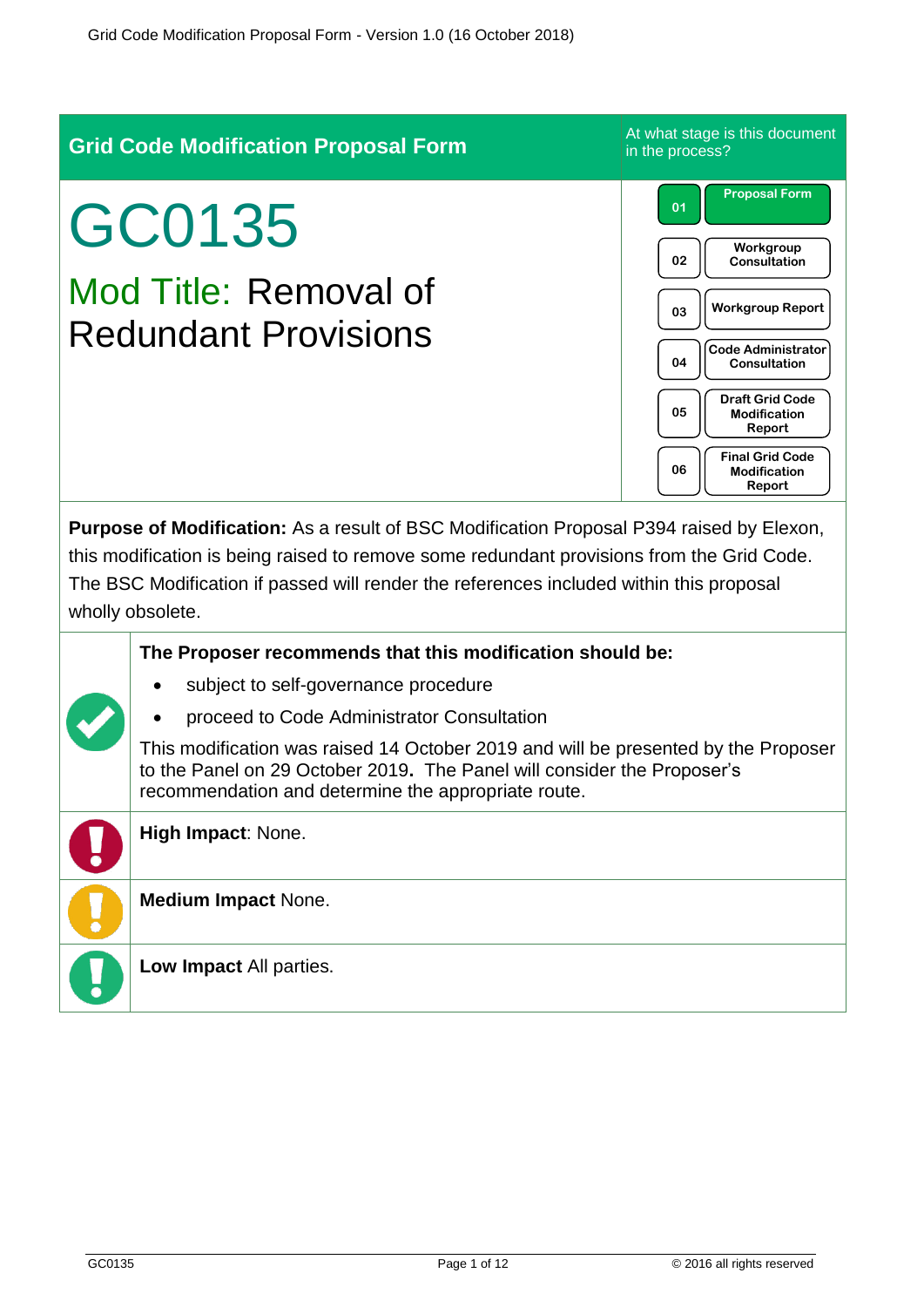### **Contents**

- **1 Summary 4**
- **2 Governance 4**
- **3 Why Change? 5**
- **4 Code Specific Matters 5**
- **5 Solution 6**
- **6 Impacts & Other Considerations 6**
- **7 Relevant Objectives 6**
- **8 Implementation 7**
- **9 Legal Text 7**
- **10 Recommendations 12**

#### **Timetable**

*The Code Administrator will update the timetable following Panel decision.*

| The Code Administrator recommends the following timetable:        |               |  |
|-------------------------------------------------------------------|---------------|--|
| Initial consideration by Workgroup                                | dd month year |  |
| Workgroup Consultation issued to the Industry                     | dd month year |  |
| Modification concluded by Workgroup                               | dd month year |  |
| Workgroup Report presented to Panel                               | dd month year |  |
| Code Administration Consultation Report issued to<br>the Industry | dd month year |  |
| Draft Final Modification Report presented to Panel                | dd month year |  |
| <b>Modification Panel decision</b>                                | dd month year |  |
| Final Modification Report issued the Authority                    | dd month year |  |
| Decision implemented in Grid Code                                 | dd month year |  |
|                                                                   |               |  |



Matt.baller@nationalgr

**Any questions?** Contact: Paul Mullen **Code Administrator**

**Paul.J.Mullen@n ationalgrideso.com**

**07794 537028**

Matt.baller@nationalgr

07866 197 575

**Proposer: Matt Baller**

C

ideso.com

20

**National Grid Representative:**

**Matt Baller**

20

ideso.com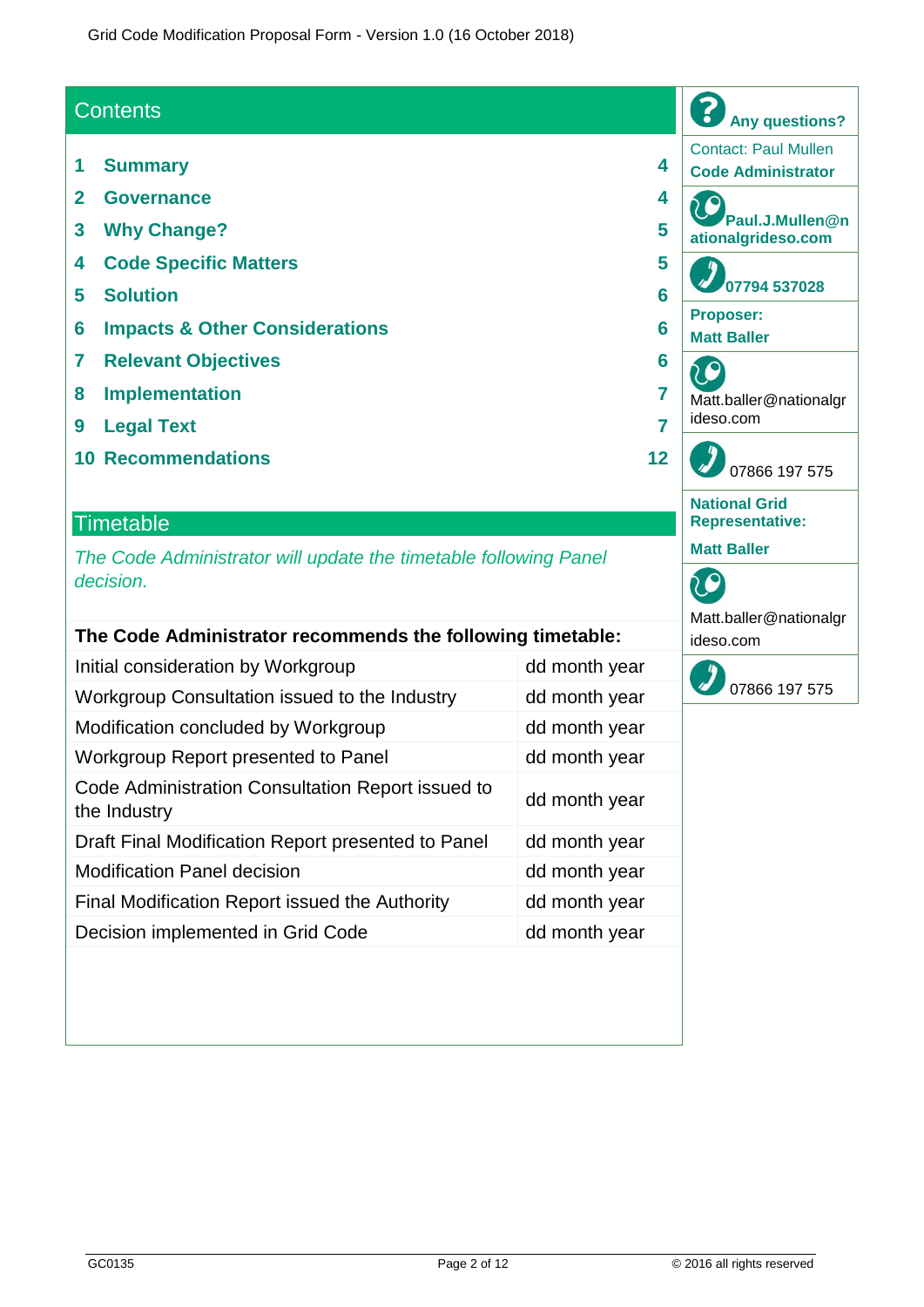Proposer Details

| <b>Details of Proposer:</b><br>(Organisation Name)                                                                      | <b>National Grid ESO</b>                                                                              |
|-------------------------------------------------------------------------------------------------------------------------|-------------------------------------------------------------------------------------------------------|
| Capacity in which the Grid Code<br>Modification Proposal is being<br>proposed:<br>(e.g. CUSC Party)                     | The Company                                                                                           |
| <b>Details of Proposer's</b><br><b>Representative:</b><br>Name:<br>Organisation:<br>Telephone Number:<br>Email Address: | <b>Matt Baller</b><br><b>National Grid ESO</b><br>07866 197 575<br>Matt.baller@nationalgrideso.com    |
| <b>Details of Representative's</b><br>Alternate:<br>Name:<br>Organisation:<br>Telephone Number:<br>Email Address:       | <b>Robert Wilson</b><br><b>National Grid ESO</b><br>07799656402<br>Robert.wilson2@nationalgrideso.com |
| <b>Attachments (Yes/No):</b><br>If Yes, Title and No. of pages of each Attachment:                                      |                                                                                                       |

# Impact on Core Industry Documentation.

*Please mark the relevant boxes with an "x" and provide any supporting information*

| <b>BSC</b>  |  |
|-------------|--|
| <b>CUSC</b> |  |
| <b>STC</b>  |  |
| Other       |  |

(Please specify)

We do not believe there will be any impact on the CUSC or STC as a result of this modification.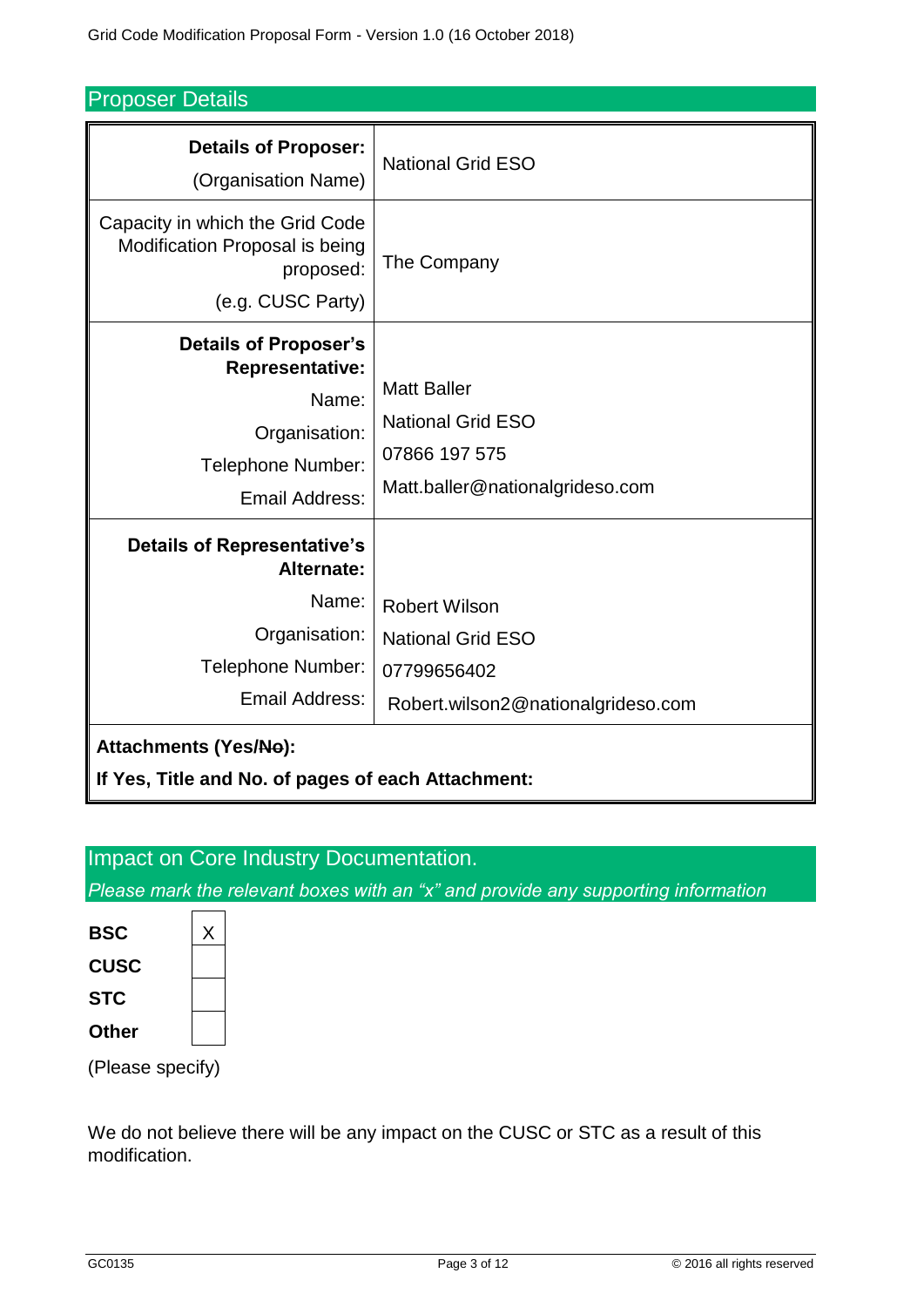# **1 Summary**

# **Defect**

Balancing and Settlement Code (BSC) [Modification P394](https://www.elexon.co.uk/mod-proposal/p394-removal-of-unused-bsc-provisions/) proposes to remove references to **Quiescent Physical Notifications (inclusive of its abbreviated form "QPNs")** and **Joint BM Units** from the BSC. As a consequence, the use of these terms within the Grid Code will be rendered redundant and should be removed for clarity.

### **What**

The proposed modification aims to amend the Grid Code to remove the terms **Quiescent Physical Notifications** and **Joint BM Units.** Further minor amendments are required to ensure continuity and consistency of language where applicable entries are deleted. Please see the proposed legal text (Section 9 of this report) for the list of proposed changes.

### **Why**

The BSC modification P394 will remove references to **Quiescent Physical Notifications** and **Joint BM Units.** This is a consequential modification to remove these terms from the Grid Code avoid unnecessary confusion for market participants when reading the Grid Code.

### **How**

All references to **Joint BM Units**, **Quiescent Physical Notifications** (including entries for "QPN" and "QPNs") will be removed from the Grid Code.

# **2 Governance**

# **Justification for Self-Governance Procedure**

As the proposed changes are not expected to be material (see section 3 below for the rationale), the Proposer believes that this modification can be considered under the selfgovernance modification route.

The Self-Governance route may be used where the modification is unlikely to discriminate between different classes of Grid Code Parties and is unlikely to have a material effect on:

- Existing or future electricity customers;
- Competition in the generation, distribution, or supply of electricity or any commercial activities connected with the generation, distribution or supply of electricity,
- The operation of the National Electricity Transmission System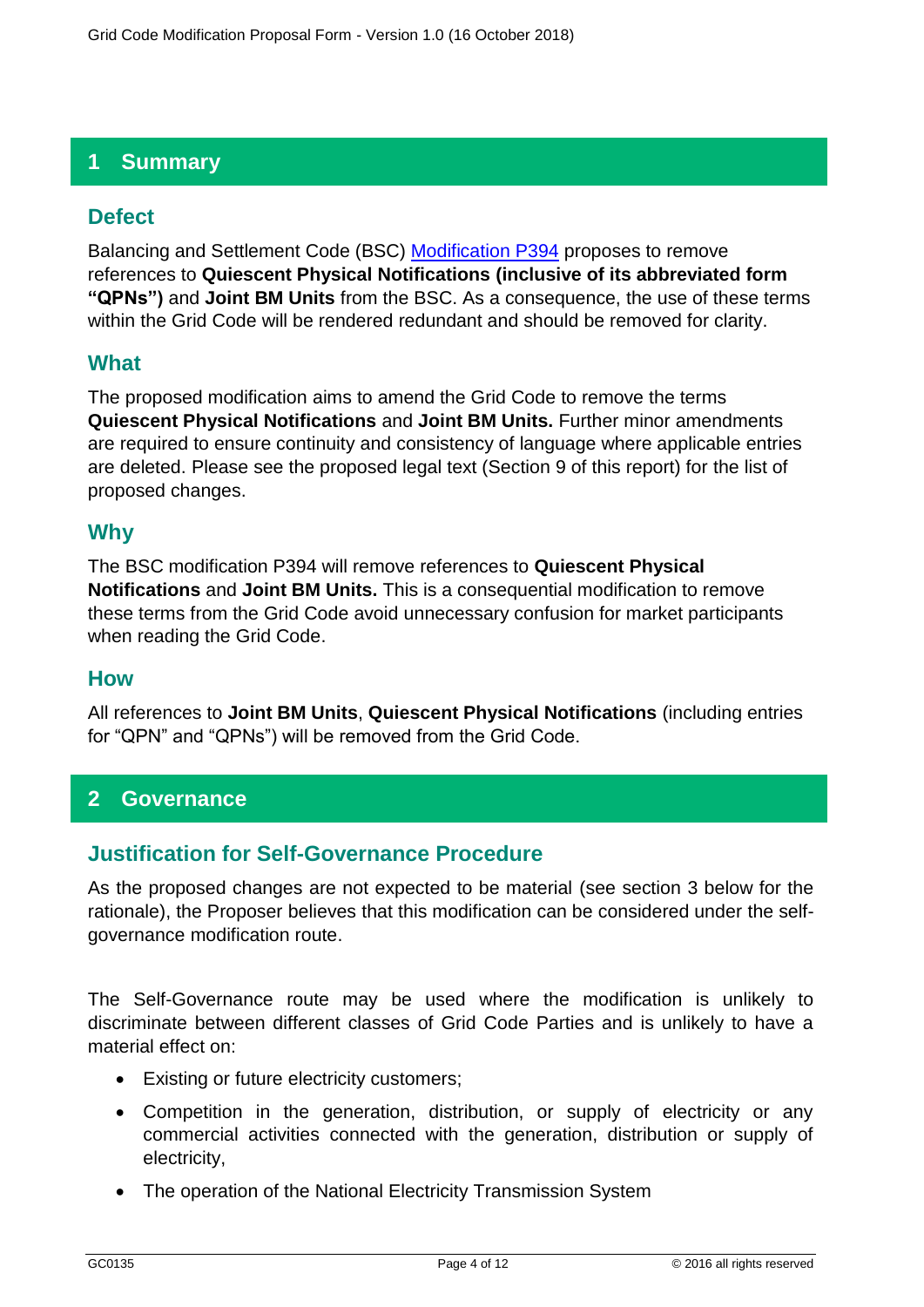- Matters relating to sustainable development, safety or security of supply, or the management of market or network emergencies
- The Grid Code's governance procedures or the Grid Code's modification procedures

In addition, the proposer believes a workgroup is not necessary in this instance as this is a simple, non-contentious, consequential modification from a BSC change (P394).

### **Requested Next Steps**

This modification should:

- Be subject to self-governance procedure
- Proceed to Code Administrator Consultation

### **3 Why Change?**

The commentary below is quoted from BSC Proposal P394, outlining why the affected sections are to be removed from the BSC. This reasoning equally applies to the changes proposed within this modification in terms of why the proposed changes are immaterial.

#### *Quiescent Physical Notifications (QPNs)*

QPNs were introduced as part of the New Electricity Trading Arrangements (NETA) in March 2001, to facilitate Balancing Mechanism (BM) participation for units that contained both controllable and non-controllable assets. However, settlement and dispatch arrangements were never defined, and the Grid Code stipulates that QPN values must be zero. ELEXON is introducing new solutions for sites with controllable and uncontrollable loads through BSC Modification P375 – ['Behind the Meter'](https://www.elexon.co.uk/mod-proposal/p375/) arrangements.

#### *Joint BM Units*

Joint BM Units were introduced as part of NETA to allow customers with Non-Half Hourly (NHH) Teleswitch meters to participate in the BM. In reality they were never fully implemented; the requirements for dispatching Joint BM Units were never agreed and, after discussions with National Grid ESO, no evidence has been found of such dispatch processes being developed or implemented. Joint BM Units can be registered with the Central Registration Agent (CRA), but this functionality has never been used.

# **4 Code Specific Matters**

### **Technical Skillsets**

An understanding of the structure of the relevant sections of Grid Code.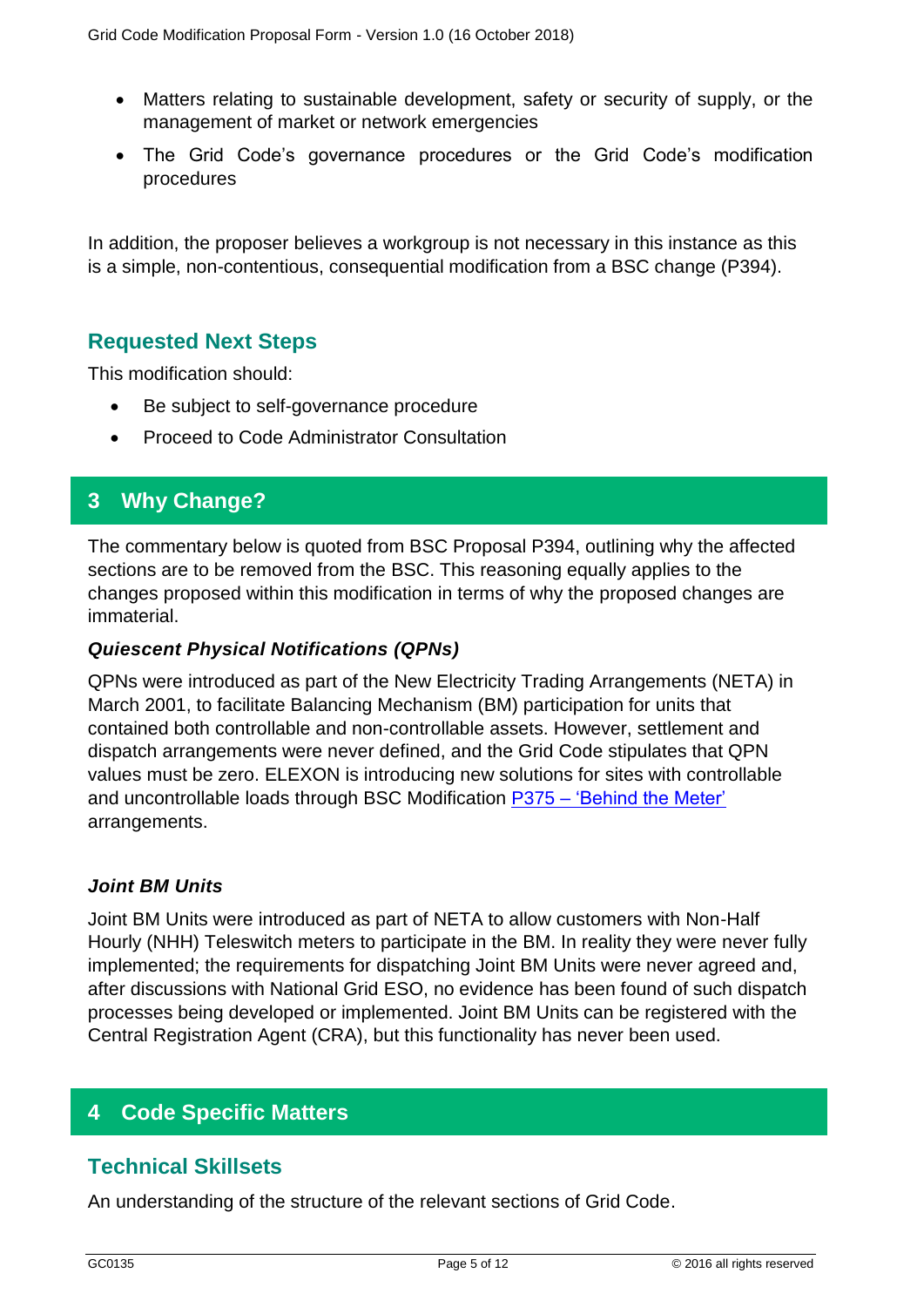# **Reference Documents**

The [Balancing and Settlement Code](https://www.elexon.co.uk/bsc-and-codes/balancing-settlement-code/) (BSC), as BSC modification P394 is the basis for this modification proposal.

# **5 Solution**

This modification will update the Grid Code with the changes outlined in Section 9 "Legal Text".

# **6 Impacts & Other Considerations**

This modification is being raised alongside and in response to BSC modification proposal P394; the content of each proposal will directly impact in part on the other.

There are no wider impacts beyond the BSC and the Grid Code.

# **Does this modification impact a Significant Code Review (SCR) or other significant industry change projects, if so, how?**

This modification does not impact on a current SCR.

### **Consumer Impacts**

No consumer impacts are expected from this modification.

# **7 Relevant Objectives**

# Impact of the modification on the Applicable Grid Code Objectives:

| <b>Relevant Objective</b>                                                                                                                                                                                                                                                                                                                                                              | Identified impact |
|----------------------------------------------------------------------------------------------------------------------------------------------------------------------------------------------------------------------------------------------------------------------------------------------------------------------------------------------------------------------------------------|-------------------|
| (a) To permit the development, maintenance and operation of<br>an efficient, coordinated and economical system for the<br>transmission of electricity                                                                                                                                                                                                                                  | <b>Neutral</b>    |
| (b) Facilitating effective competition in the generation and<br>supply of electricity (and without limiting the foregoing, to<br>facilitate the national electricity transmission system being<br>made available to persons authorised to supply or<br>generate electricity on terms which neither prevent nor<br>restrict competition in the supply or generation of<br>electricity); | <b>Neutral</b>    |
| (c) Subject to sub-paragraphs (i) and (ii), to promote the<br>security and efficiency of the electricity generation,                                                                                                                                                                                                                                                                   | <b>Neutral</b>    |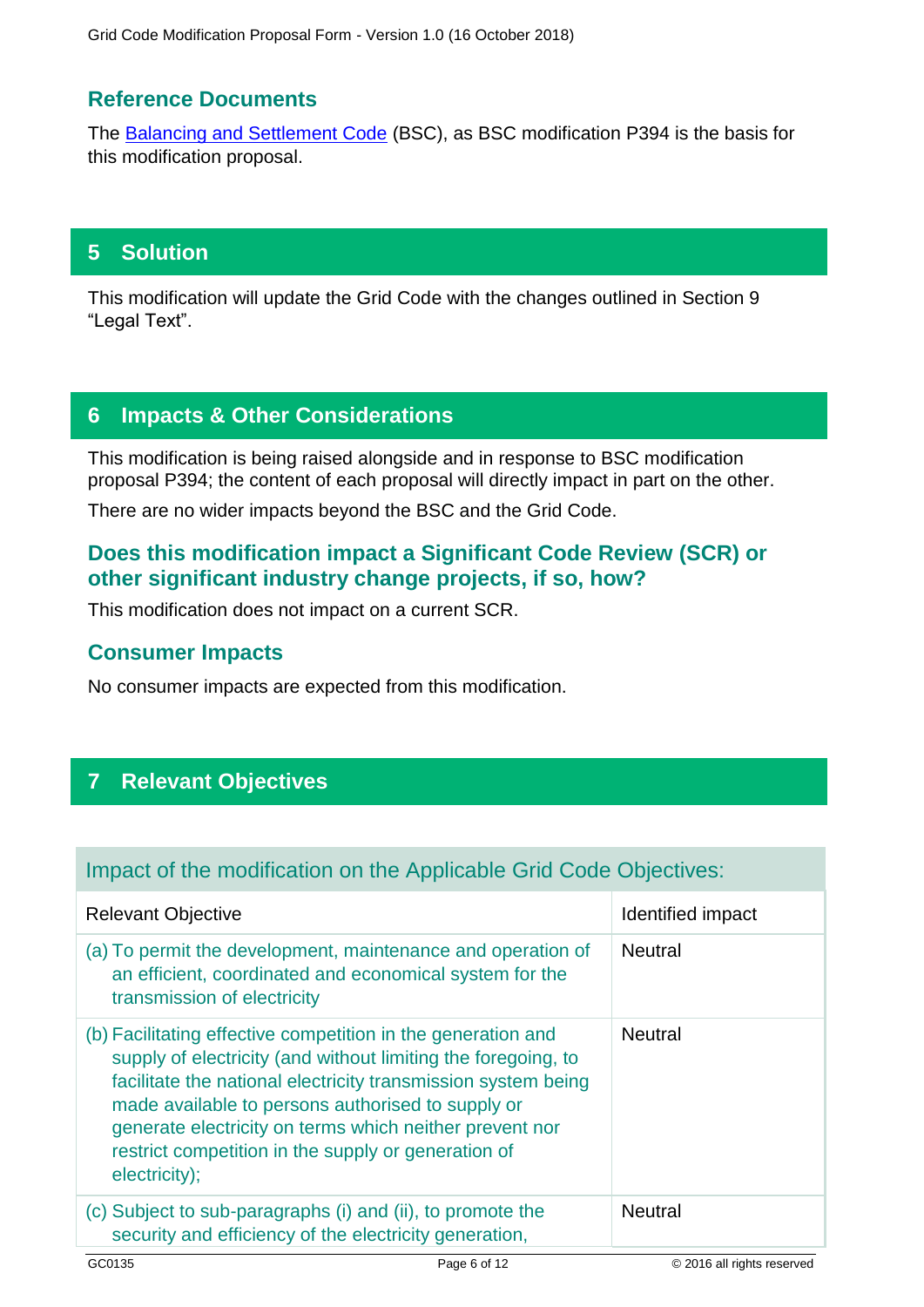| transmission and distribution systems in the national<br>electricity transmission system operator area taken as a<br>whole;                                                                                                                |                 |
|--------------------------------------------------------------------------------------------------------------------------------------------------------------------------------------------------------------------------------------------|-----------------|
| (d) To efficiently discharge the obligations imposed upon the<br>licensee by this license and to comply with the Electricity<br>Regulation and any relevant legally binding decisions of<br>the European Commission and/or the Agency; and | <b>Neutral</b>  |
| (e) To promote efficiency in the implementation and<br>administration of the Grid Code arrangements                                                                                                                                        | <b>Positive</b> |

# **8 Implementation**

We recommend that this modification is implemented as soon as possible after a decision on this modification has been made.

# **9 Legal Text**

# **Text Commentary**

The proposed changes remove the references to **Quiescent Physical Notifications** and **Joint BM Units** (including entries for "QPN" and "QPNs"). Where necessary, syntax, punctuation and grammar has then been considered and amended as necessary to ensure continuity and structural clarity.

This modification will update the Grid Code with the changes outlined in the following table:

| <b>Section</b>                                   | <b>Defect</b>                                                                                                                                                                 |  |
|--------------------------------------------------|-------------------------------------------------------------------------------------------------------------------------------------------------------------------------------|--|
| <b>Glossary &amp; Definitions</b>                |                                                                                                                                                                               |  |
| <b>Emergency Instruction</b>                     | Remove "QPN"                                                                                                                                                                  |  |
| Joint BM Unit Data                               | Remove entire reference                                                                                                                                                       |  |
| Quiescent Physical Notification or<br><b>QPN</b> | Remove entire reference                                                                                                                                                       |  |
| <b>Introduction</b>                              |                                                                                                                                                                               |  |
| OC5.1(b)(ii)                                     | Change to read "tests on <b>BM Units</b> , to ensure that the<br><b>BM Units</b> are available in accordance with their<br>submitted Export and Import Limits, QPNs, Joint BM |  |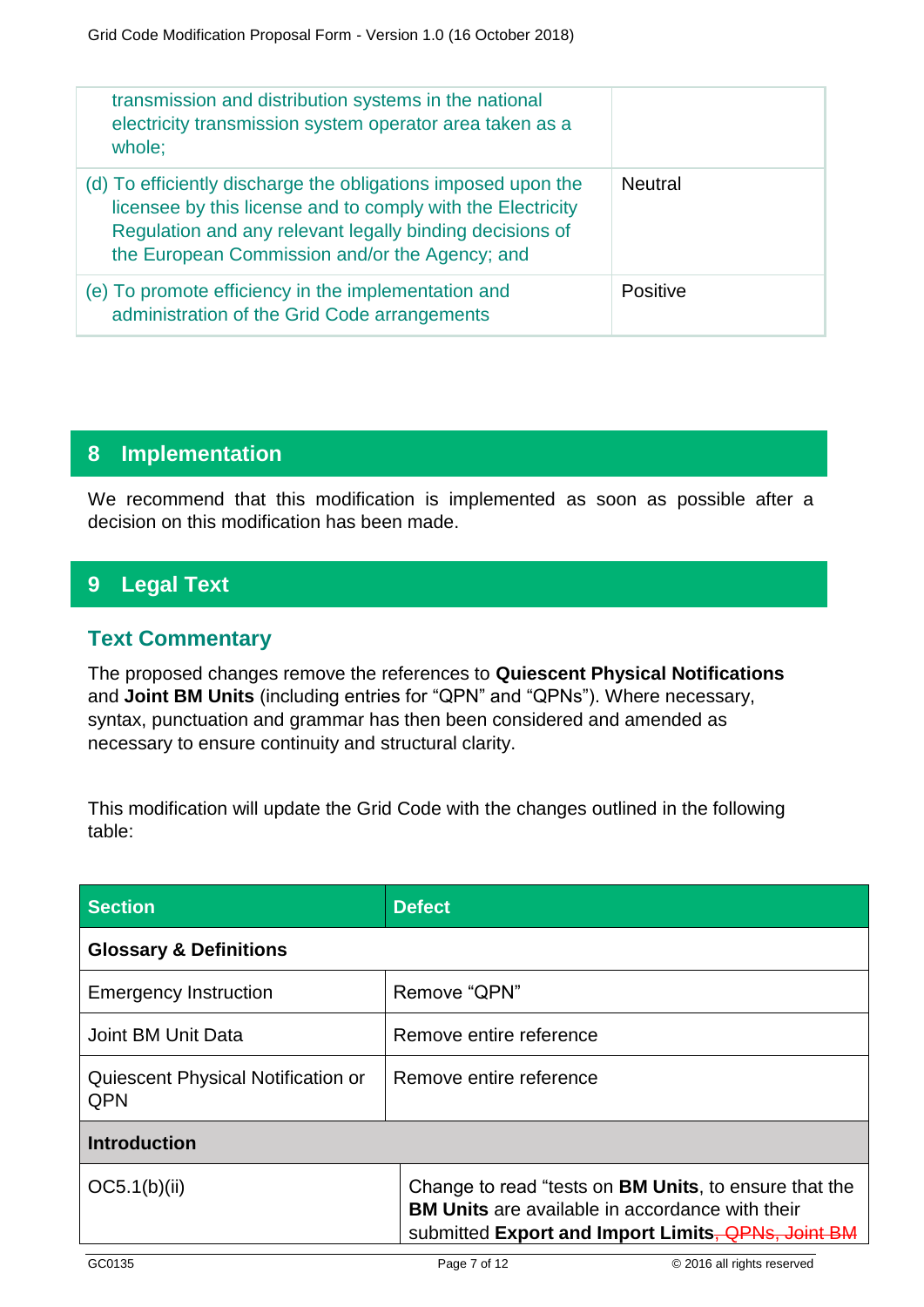|                                                                                                                                                              |                                                                                                                                                                                                                                                                                                                                                                                                                                                                                                                                                                                                                    | Unit Data and Dynamic Parameters."                                                                                                                                                                                                                                                                                                                                                                                                                   |  |
|--------------------------------------------------------------------------------------------------------------------------------------------------------------|--------------------------------------------------------------------------------------------------------------------------------------------------------------------------------------------------------------------------------------------------------------------------------------------------------------------------------------------------------------------------------------------------------------------------------------------------------------------------------------------------------------------------------------------------------------------------------------------------------------------|------------------------------------------------------------------------------------------------------------------------------------------------------------------------------------------------------------------------------------------------------------------------------------------------------------------------------------------------------------------------------------------------------------------------------------------------------|--|
| <b>Objective</b>                                                                                                                                             |                                                                                                                                                                                                                                                                                                                                                                                                                                                                                                                                                                                                                    |                                                                                                                                                                                                                                                                                                                                                                                                                                                      |  |
| OC5.2(c)                                                                                                                                                     |                                                                                                                                                                                                                                                                                                                                                                                                                                                                                                                                                                                                                    | Change to read "whether each <b>BM Unit</b> is available as<br>declared in accordance with its submitted Export and<br>Import Limits, <b>QPN, Joint BM Unit Data</b> and<br>Dynamic Parameters; and"                                                                                                                                                                                                                                                 |  |
|                                                                                                                                                              | Procedure for Testing - The Company's Instruction for Testing                                                                                                                                                                                                                                                                                                                                                                                                                                                                                                                                                      |                                                                                                                                                                                                                                                                                                                                                                                                                                                      |  |
| OC5.5.1.2(a)                                                                                                                                                 | Change to read "if active in the <b>Balancing</b><br>Mechanism, meets the ability to operate in<br>accordance with its submitted Export and Import<br>Limits, QPN, Joint BM Unit Data and Dynamic<br>Parameters and achieve its expected input or output<br>which has been monitored under OC5.4; and"                                                                                                                                                                                                                                                                                                             |                                                                                                                                                                                                                                                                                                                                                                                                                                                      |  |
| OC5.5.1.3(c)                                                                                                                                                 | Change to read "The test referred to in OC5.5.1.1 will<br>be initiated by the issue of instructions, which may be<br>accompanied by a Bid-Offer Acceptance, under BC2<br>(in accordance with the Export and Import Limits,<br><b>QPN, Joint BM Unit Data</b> and Dynamic Parameters<br>which have been submitted for the day on which the<br>test was called, or in the case of a <b>CCGT Unit</b> , in<br>accordance with the parameters submitted under<br>OC5.5.1.3(b)). The instructions in respect of a CCGT<br>Unit within a CCGT Module will be in respect of the<br><b>CCGT Unit, as provided in BC2."</b> |                                                                                                                                                                                                                                                                                                                                                                                                                                                      |  |
| "Parameter to be Tested"]                                                                                                                                    |                                                                                                                                                                                                                                                                                                                                                                                                                                                                                                                                                                                                                    | Procedure for Testing - Test and Monitoring Assessment [Table entries listed under                                                                                                                                                                                                                                                                                                                                                                   |  |
| <b>Export and Import Limits, QPN, Joint BM</b><br>Unit Data and Dynamic Parameters                                                                           |                                                                                                                                                                                                                                                                                                                                                                                                                                                                                                                                                                                                                    | Change to read: Export and Import Limits,<br><b>QPN, Joint BM Unit Data</b> and Dynamic<br><b>Parameters</b>                                                                                                                                                                                                                                                                                                                                         |  |
| The Export and Import Limits, QPN, Joint<br><b>BM Unit Data and Dynamic Parameters</b><br>under test are within 21/2% of the declared<br>value being tested. |                                                                                                                                                                                                                                                                                                                                                                                                                                                                                                                                                                                                                    | Change to read "The Export and Import<br>Limits, QPN, Joint BM Unit Data and<br>Dynamic Parameters under test are within<br>21/2% of the declared value being tested."                                                                                                                                                                                                                                                                               |  |
| <b>Dispute Resolution</b>                                                                                                                                    |                                                                                                                                                                                                                                                                                                                                                                                                                                                                                                                                                                                                                    |                                                                                                                                                                                                                                                                                                                                                                                                                                                      |  |
| OC5.6.2                                                                                                                                                      |                                                                                                                                                                                                                                                                                                                                                                                                                                                                                                                                                                                                                    | Change to read "If a BM Unit fails the test,<br>the User shall submit revised Export and<br>Import Limits, QPN, Joint BM Unit Data<br>and/or Dynamic Parameters, or in the case<br>of a BM Unit comprising a Generating Unit,<br>Power Generating Module, CCGT Module,<br><b>HVDC Equipment, DC Converter, OTSUA</b><br>(prior to the OTSUA Transfer Time) or<br>Power Park Module, the User may amend,<br>with The Company's approval, the relevant |  |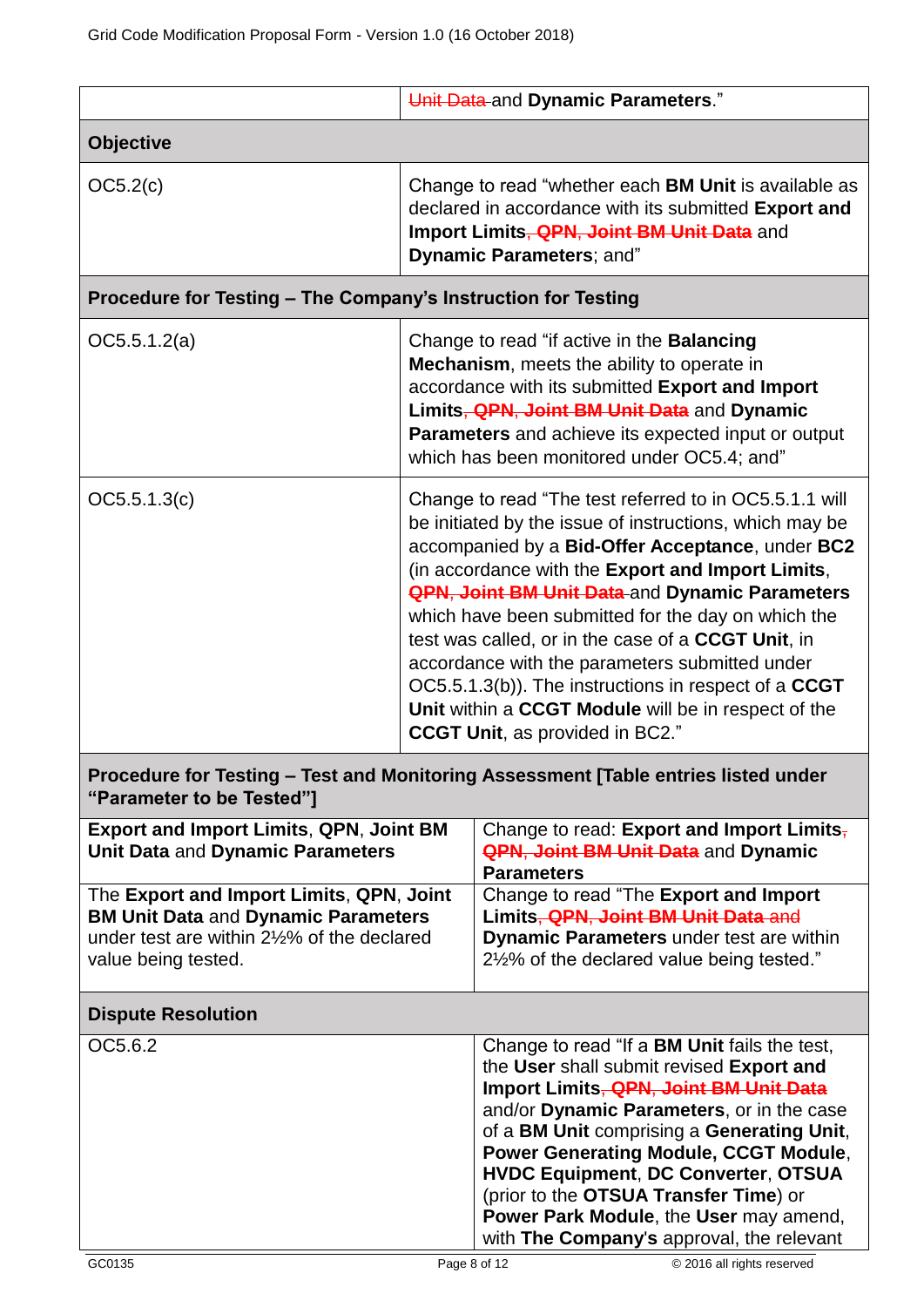|                                                            | registered parameters of that Generating<br>Unit, Power Generating Module, CCGT<br>Module, HVDC Equipment, DC Converter,<br><b>OTSUA</b> (prior to the <b>OTSUA Transfer Time</b> )<br>or Power Park Module, as the case may be,<br>relating to the criteria, for the period of time<br>until the BM Unit can achieve the parameters<br>previously registered, as demonstrated in a<br>re-test."                                                                                                                                                              |  |
|------------------------------------------------------------|---------------------------------------------------------------------------------------------------------------------------------------------------------------------------------------------------------------------------------------------------------------------------------------------------------------------------------------------------------------------------------------------------------------------------------------------------------------------------------------------------------------------------------------------------------------|--|
| Balancing Code No. 1 – Pre Gate Closure Process - Contents |                                                                                                                                                                                                                                                                                                                                                                                                                                                                                                                                                               |  |
| BC1.A.1.2 Quiescent Physical Notifications<br>(QPN)        | Remove contents table entry                                                                                                                                                                                                                                                                                                                                                                                                                                                                                                                                   |  |
| <b>Day Ahead Submissions</b>                               |                                                                                                                                                                                                                                                                                                                                                                                                                                                                                                                                                               |  |
| BC1.4.2(b)                                                 | Remove entire entry                                                                                                                                                                                                                                                                                                                                                                                                                                                                                                                                           |  |
| BC1.4.2(e)                                                 | Para.2, change to read "These Dynamic<br>Parameters shall reasonably reflect the<br>expected true operating characteristics of the<br><b>BM Unit</b> and shall be prepared in accordance<br>with Good Industry Practice. In any case<br>where non-zero QPN data has been provided<br>in accordance with BC1.4.2(b), the Dynamic<br><b>Parameters will apply to the element being</b><br>offered for control only, i.e. to the component<br>of the Physical Notification between the<br><b>QPN</b> and the full level of the Physical<br><b>Notification."</b> |  |
| BC1.4.2 <sub>(g)</sub>                                     | Remove entire entry                                                                                                                                                                                                                                                                                                                                                                                                                                                                                                                                           |  |
| <b>Receipt Of BM Unit Data Prior To Gate Closure</b>       |                                                                                                                                                                                                                                                                                                                                                                                                                                                                                                                                                               |  |
| BC1.4.4                                                    | Para.2, change to read "For the avoidance of<br>doubt, no changes to the Physical<br>Notification, <b>QPN</b> data or Bid-Offer Data for<br>any Settlement Period may be submitted to<br>The Company after Gate Closure for that<br><b>Settlement Period."</b>                                                                                                                                                                                                                                                                                                |  |
| BC1.4.5                                                    | Para.1, change to read "In the event that no<br>submission of any or all of the BM Unit Data<br>and Generating Unit Data in accordance<br>with BC1.4.2 in respect of an Operational<br>Day, is received by The Company by 11:00<br>hours on the day before that Operational<br>Day, The Company will apply the Data<br><b>Validation, Consistency and Defaulting</b><br>Rules, with the default rules applicable to<br>Physical Notifications, Quiescent Physical<br><b>Notifications</b> and Export and Import Limits<br>data selected as follows:"          |  |
| Appendix 1 - BM Unit Data                                  |                                                                                                                                                                                                                                                                                                                                                                                                                                                                                                                                                               |  |
| BC1.A.1.2 Quiescent Physical Notifications<br>(QPN)        | Remove entire section.                                                                                                                                                                                                                                                                                                                                                                                                                                                                                                                                        |  |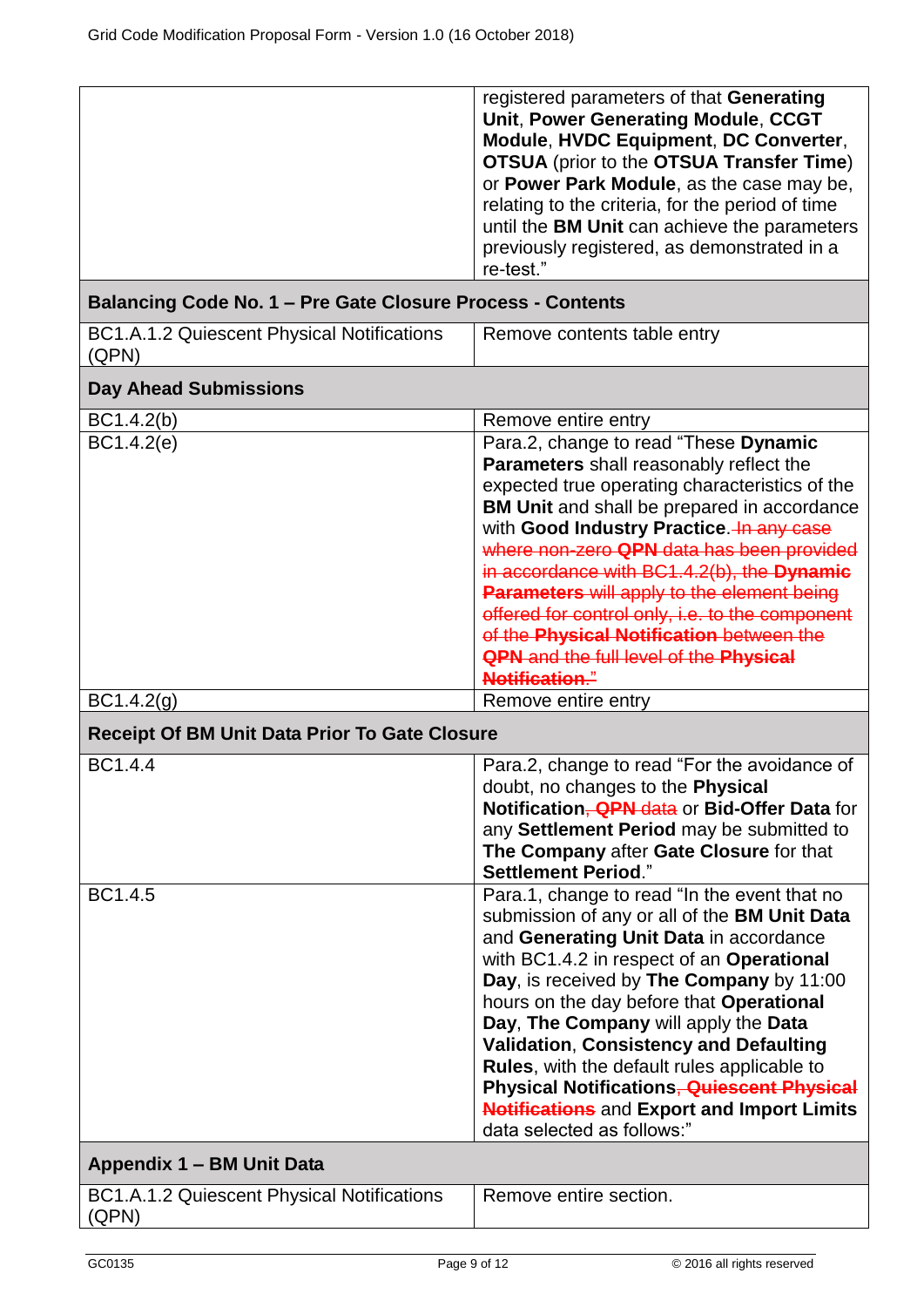| <b>Balancing Code No.2 - Post Gate Closure Process (Contents)</b> |                                                                                                                                                                                                                                                                                                                                                                                                                                                                                                                                                                                                                                     |  |
|-------------------------------------------------------------------|-------------------------------------------------------------------------------------------------------------------------------------------------------------------------------------------------------------------------------------------------------------------------------------------------------------------------------------------------------------------------------------------------------------------------------------------------------------------------------------------------------------------------------------------------------------------------------------------------------------------------------------|--|
| BC2.8.2                                                           | Change to read "Consistency With Export"<br>And Import Limits, <b>Qpns</b> And Dynamic<br>Parameters"                                                                                                                                                                                                                                                                                                                                                                                                                                                                                                                               |  |
| <b>Information Used</b>                                           |                                                                                                                                                                                                                                                                                                                                                                                                                                                                                                                                                                                                                                     |  |
| BC2.4.1(d)(b)                                                     | Change to read "Export and Import Limits,<br><b>QPNs, and Joint BM Unit Data in respect of</b><br>that <b>BM Unit and/or Generating Unit</b><br>supplied under BC1 (and any revisions under<br>BC1 and BC2 to the data); and"                                                                                                                                                                                                                                                                                                                                                                                                       |  |
| <b>Revisions to BM Unit Data</b>                                  |                                                                                                                                                                                                                                                                                                                                                                                                                                                                                                                                                                                                                                     |  |
| BC2.5.3                                                           | Change to read "Following Gate Closure for<br>any Settlement Period, no changes to the<br>Physical Notification, to the QPN data or to<br><b>Bid-Offer Data for that Settlement Period</b><br>may be submitted to The Company."                                                                                                                                                                                                                                                                                                                                                                                                     |  |
| <b>Bid-Offer Acceptances</b>                                      |                                                                                                                                                                                                                                                                                                                                                                                                                                                                                                                                                                                                                                     |  |
| BC2.7.1                                                           | Change to read "Bid-Offer Acceptances<br>may be issued to the <b>Control Point</b> at any<br>time following Gate Closure. Any Bid-Offer<br>Acceptance will be consistent with the<br>Dynamic Parameters, QPNs, Export and<br>Import Limits, and Joint-BM Unit Data-of<br>the BM Unit in so far as the Balancing<br><b>Mechanism</b> timescales will allow (see<br>BC2.7.2)."                                                                                                                                                                                                                                                        |  |
| BC2.7.1(b)                                                        | Change to read "Bid-Offer Acceptances<br>sent to the Control Point will specify the data<br>necessary to define a MW profile to be<br>provided (ramp rate break-points are not<br>normally explicitly sent to the Control Point)<br>and to be achieved consistent with the<br>respective BM Unit's Export and Import<br>Limits, QPNs and Joint BM Unit Data<br>provided or modified under <b>BC1</b> or <b>BC2</b> , and<br><b>Dynamic Parameters given under BC2.5.3</b><br>or, if agreed with the relevant User, such rate<br>within those Dynamic Parameters as is<br>specified by The Company in the Bid-Offer<br>Acceptances." |  |
| BC2.7.2                                                           | Change title to read "Consistency With Export"<br>And Import Limits, <b>QPNs</b> And Dynamic<br>Parameters"                                                                                                                                                                                                                                                                                                                                                                                                                                                                                                                         |  |
| BC2.7.2(a)                                                        | Change to read "Bid-Offer Acceptances will<br>be consistent with the Export and Import<br>Limits, QPNs, and Joint BM Unit Data<br>provided or modified under BC1 or BC2 and<br>the Dynamic Parameters provided or<br>modified under BC2. Bid-Offer Acceptances<br>may also recognise Other Relevant Data                                                                                                                                                                                                                                                                                                                            |  |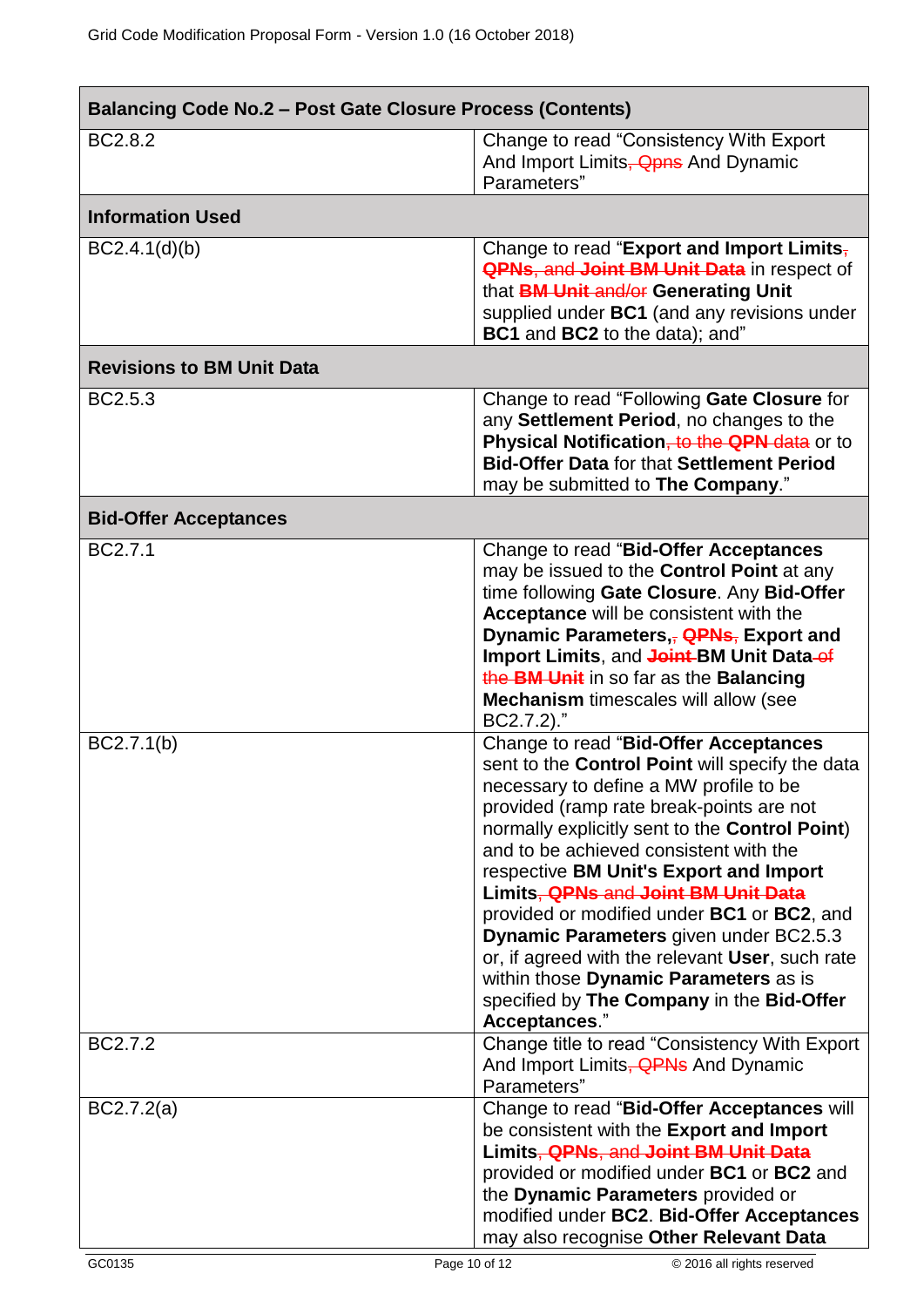|                                | provided or modified under BC1 or BC2"             |
|--------------------------------|----------------------------------------------------|
| BC2.7.2(b)                     | Change to read "In the case of consistency         |
|                                |                                                    |
|                                | with Dynamic Parameters this will be limited       |
|                                | to the time until the end of the Settlement        |
|                                | <b>Period for which Gate Closure has most</b>      |
|                                | recently occurred. If The Company intends to       |
|                                | issue a Bid-Offer Acceptance covering a            |
|                                | period after the end of the Settlement Period      |
|                                | for which Gate Closure has most recently           |
|                                | occurred, based upon the then submitted            |
|                                | Dynamic Parameters, <b>QPN's, Export and</b>       |
|                                | Import Limits, and Bid-Offer Data-and Joint        |
|                                | <b>BM Unit Data</b> applicable to that period, The |
|                                | <b>Company</b> will indicate this to the BM        |
|                                | Participant at the Control Point for the BM        |
|                                |                                                    |
|                                | Unit." [Retain remainder of paragraph as-is]       |
| BC2.7.3(b)                     | Change to read "because they are not               |
|                                | consistent with the Export and Import              |
|                                | Limits, <b>QPNs</b> , or Dynamic Parameters-or     |
|                                | Joint BM Unit Data applicable at the time of       |
|                                | issue of the Bid-Offer Acceptance."                |
|                                |                                                    |
| <b>Ancillary Services</b>      |                                                    |
| <b>BC2.8.2 [Title]</b>         | Change title to read "Consistency With Export      |
|                                | And Import Limits, <b>QPNs</b> and Dynamic         |
|                                | Parameters"                                        |
| BC2.8.2                        | Change to read "Ancillary Service                  |
|                                | instructions will be consistent with the Export    |
|                                | and Import Limits, <b>QPNs</b> , and Joint BM      |
|                                | Unit Data provided or modified under BC1 or        |
|                                |                                                    |
|                                | BC2 and the Dynamic Parameters provided            |
|                                | or modified under BC2. Ancillary Service           |
|                                | instructions may also recognise Other              |
|                                | Relevant Data provided or modified under           |
|                                | BC1 or BC2."                                       |
| BC2.8.3(a)                     | Change to read "Ancillary Service                  |
|                                | instructions may only be rejected, by              |
|                                | automatic logging device or by telephone, on       |
|                                | safety grounds (relating to personnel or plant)    |
|                                | or because they are not consistent with the        |
|                                | applicable Export and Import Limits, QPNs,         |
|                                | <b>Dynamic Parameters, Joint BM Unit Data,</b>     |
|                                | Other Relevant Data or data contained in the       |
|                                | Ancillary Services Agreement and a reason          |
|                                | must be given immediately for non-                 |
|                                | acceptance."                                       |
|                                |                                                    |
| <b>Emergency Circumstances</b> |                                                    |
| BC2.9.1.3                      | Change to read "In the case of BM Units and        |
|                                | <b>Generating Units in Great Britain,</b>          |
|                                | <b>Emergency Instructions will be issued by</b>    |
|                                | The Company direct to the User at the              |
|                                | <b>Control Point for the BM Unit or Generating</b> |
|                                | Unit and may require an action or response         |
|                                |                                                    |